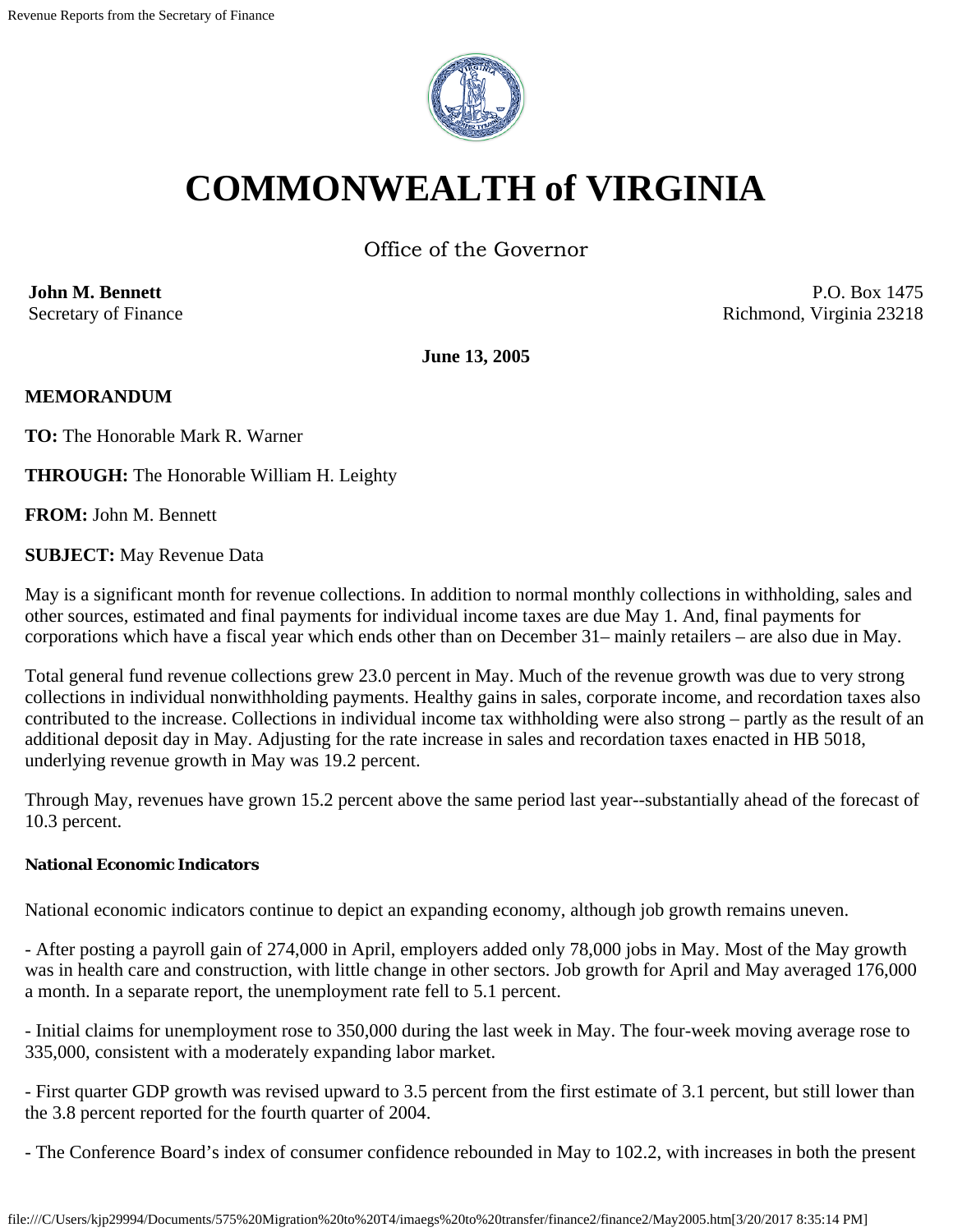situation and expectations components.

- The Conference Board's index of leading indicators fell 0.2 percent in April. The index has declined for four consecutive months and is lower than it was a year ago. Five of its ten components fell in April, with the largest negative contribution made by a drop in consumer confidence.

- Activity in the manufacturing sector continues to slow. The Institute of Supply Management index fell almost 2 points to 51.4 in May -- its sixth consecutive monthly decline.

#### **Virginia Economy**

In Virginia, payroll employment grew by 1.7 percent in April compared with the same month last year. Northern Virginia payrolls grew by 4.3 percent, followed by the western MSAs with 2.5 percent, Richmond-Petersburg with 2.0 percent, and Hampton Roads with 0.9 percent growth. The unemployment rate was unchanged in April at 3.4 percent.

Following a sharp drop in March, the Virginia Leading Economic Index rebounded in April. The index grew 0.9 percent -- the second increase in the last six months. Positive growth in auto registrations and building permits offset negative contributions from rising unemployment claims and the U.S. Leading Index. Regional leading indexes grew in all of Virginia's metropolitan areas.

#### **May Revenue Collections**

Total general fund revenue collections grew 23.0 percent in May. Much of the revenue growth was due to very strong collections in individual nonwithholding payments. Healthy gains in sales, corporate, and recordation taxes also contributed to the increase. Collections in individual income tax withholding were also strong – partly as the result of an additional deposit day in May. Adjusting for the rate increase in sales and recordation taxes enacted in HB 5018, underlying revenue growth in May was 19.2 percent.

Through May, revenues have grown 15.2 percent above the same period last year -- substantially ahead of the midsession estimate of 10.3 percent.

*Individual Income Tax Withholding* (57% of general fund revenues): Collections of payroll withholding taxes grew 9.8 percent in May. The strength was partially due to one more deposit day than May of last year, and partially due to comparison to a weak May of 2004. Year-to-date withholding growth is 7.2 percent, slightly ahead of the 6.4 percent growth required to meet the annual estimate. June will have one less deposit day than June of 2004.

*Individual Income Tax Nonwithholding* (14% of general fund revenues): May is a key month in individual nonwithholding collections because final payments for tax year 2004 and the first estimated payment for tax year 2005 are both due May 1.

The exceptional nonwithholding growth that occurred in April continued in May, with collections growth of 43.3 percent above May of last year. About 17 percent more payments were received in May, and average check sizes were up about 22 percent. Together, nonwithholding collections in April and May were 38.0 percent ahead of the same period last year.

Year-to-date collections in this source are up 33.5 percent from the same period last year – significantly ahead of the forecast of 15.8 percent growth.

Many states have experienced extra-ordinary growth in final and estimated payments this year. The table below summarizes results for states which have reported collections to date. Among these states, final payments for tax year 2004 grew an average of 36 percent. For these states, the first estimated payment for tax year 2005 grew an average of 21 percent. The federal government also reported unusually strong increases in nonwithholding payments for April.

# **Percent Growth in Individual Estimated and Final Payments**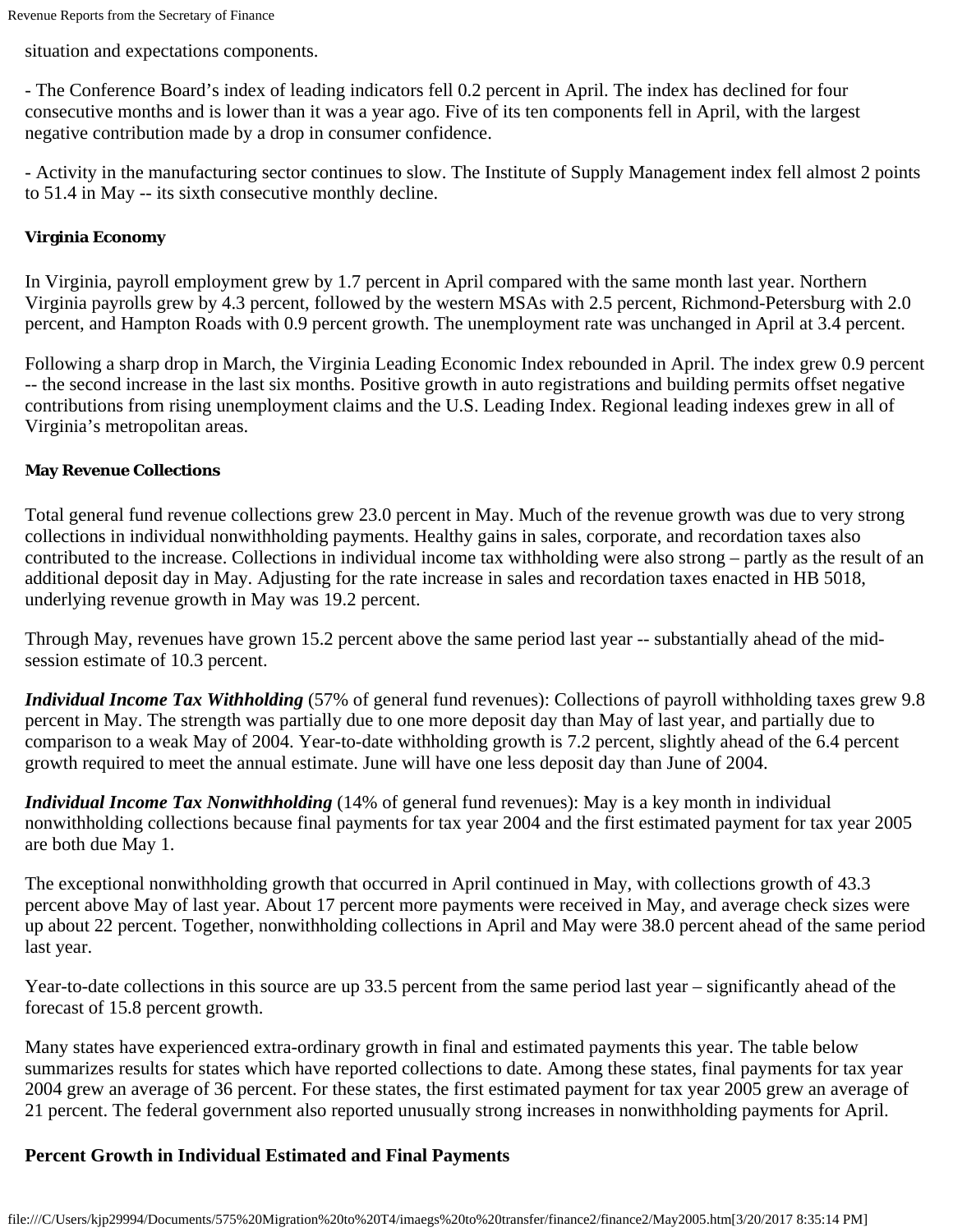# **(Fiscal Year 2005; Received Through May)**

| <b>State</b>   | <b>Final Payment</b><br><b>TY 2004</b> | <b>1st Estimated Payment</b><br>TY 2005 |  |
|----------------|----------------------------------------|-----------------------------------------|--|
|                |                                        |                                         |  |
| Arizona        | 52%                                    | 37%                                     |  |
| California     | 34                                     | 23                                      |  |
| Delaware       | 41                                     | 34                                      |  |
| Illinois       | 39                                     | 14                                      |  |
| Kansas         | 20                                     | 15                                      |  |
| Maine          | 35                                     | 10                                      |  |
| Massachusetts  | 33                                     | 27                                      |  |
| Michigan       | 35                                     | 5                                       |  |
| Nebraska       | 30                                     | 16                                      |  |
| New Jersey     | 33                                     | 48                                      |  |
| New York       | 38                                     | 26                                      |  |
| North Carolina | 35                                     | 19                                      |  |
| Ohio           | 27                                     | 16                                      |  |
| Pennsylvania   | 35                                     | 21                                      |  |
| Vermont        | 48                                     | 19                                      |  |
| Virginia       | 53                                     | 12                                      |  |
| West Virginia  | 24                                     | 19                                      |  |
|                |                                        |                                         |  |
| Average        | 36%                                    | 21%                                     |  |

Through May, nonwithholding collections have now exceeded the forecast for the year, with one estimated payment still to be received.

*Individual Income Tax Refunds:* Refunds in May totaled \$108.5 million, compared with \$95.8 million in May of last year. On a year-to-date basis, refunds are only \$9.4 million above the same period last year. Growth of 0.8 percent is well below the annual estimate of 6.5 percent. For the filing season beginning January 1, TAX has processed about the same number of refunds as last year -- 2.3 million. Average check size has grown about two percent.

*Sales Tax* (22% of general fund revenues): Collections of sales and use taxes, representing April sales, grew 16.2 percent in May. Year-to-date growth of 14.6 percent is very close to the forecast of 14.7 percent. Adjusting for the rate increase which was effective September 1, collections were up 8.5 percent for the month and 8.7 percent year-to-date.

*Corporate Income Tax* (4% of general fund revenues): May is typically not a significant month in corporate income tax collections, with final or extension payments due mainly from retailers, who typically have a January 31st close to their fiscal year. Such payments vary significantly from year to year. Collections this month totaled \$34.9 million, compared to \$7.2 million received last year. Through May, corporate income tax collections are up 50.4 percent for the year, well ahead of the forecast of 29.0 percent growth.

# **Other Revenue Sources**

The following list provides data on May collections for other revenue sources:

|                                           | <b>Year-to-Date</b> | <b>Required to<br/>Meet Estimate</b> |
|-------------------------------------------|---------------------|--------------------------------------|
| Insurance Premiums Taxes (3% GF revenues) | 7.8%                | 8.5%                                 |
|                                           |                     |                                      |